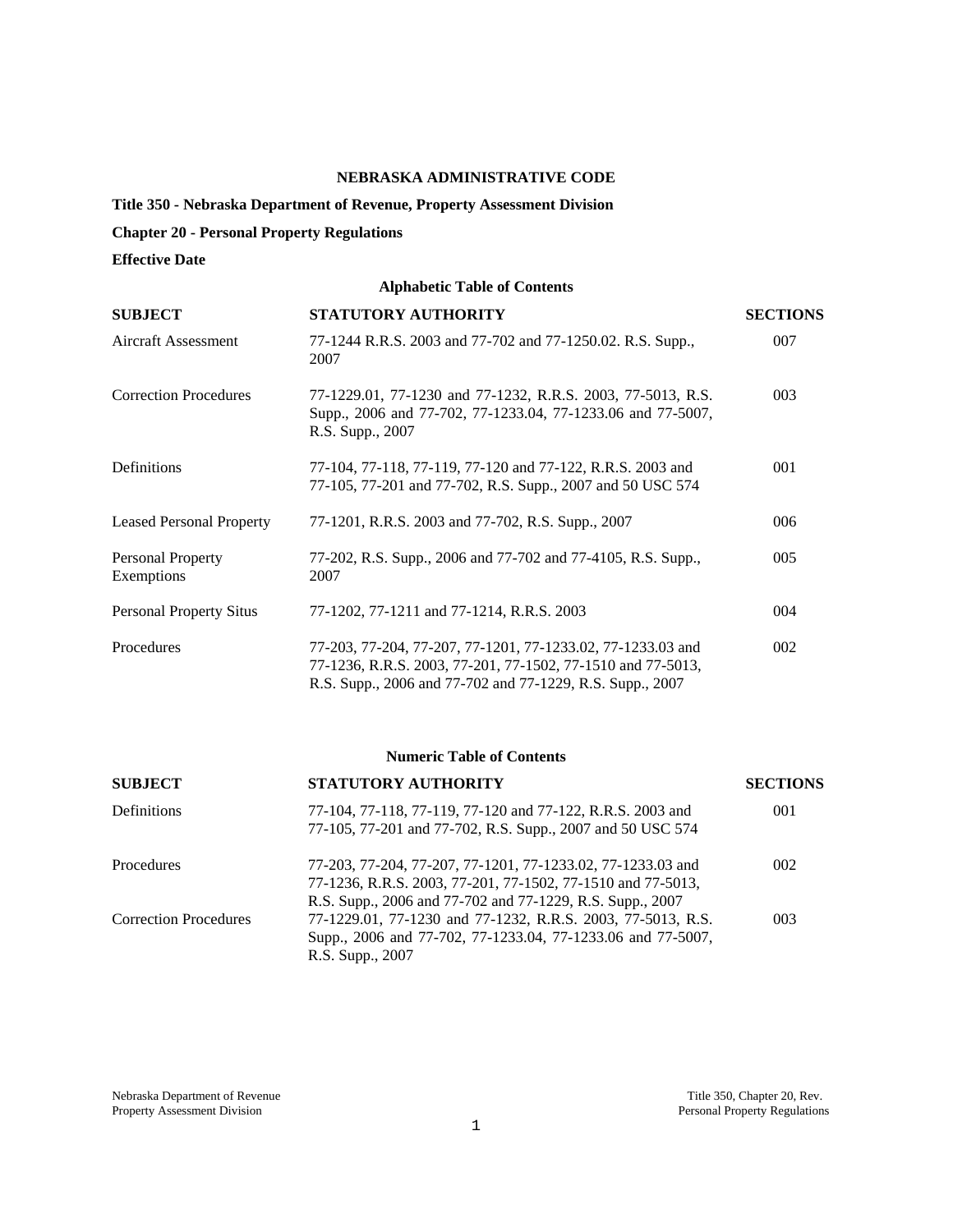| <b>Personal Property Situs</b>         | 77-1202, 77-1211 and 77-1214, R.R.S. 2003                            | 004 |
|----------------------------------------|----------------------------------------------------------------------|-----|
| <b>Personal Property</b><br>Exemptions | 77-202, R.S. Supp., 2006 and 77-702 and 77-4105, R.S. Supp.,<br>2007 | 005 |
| <b>Leased Personal Property</b>        | 77-1201, R.R.S. 2003 and 77-702, R.S. Supp., 2007                    | 006 |
| <b>Aircraft Assessment</b>             | 77-1244 R.R.S. 2003 and 77-702 and 77-1250.02. R.S. Supp.,<br>2007   | 007 |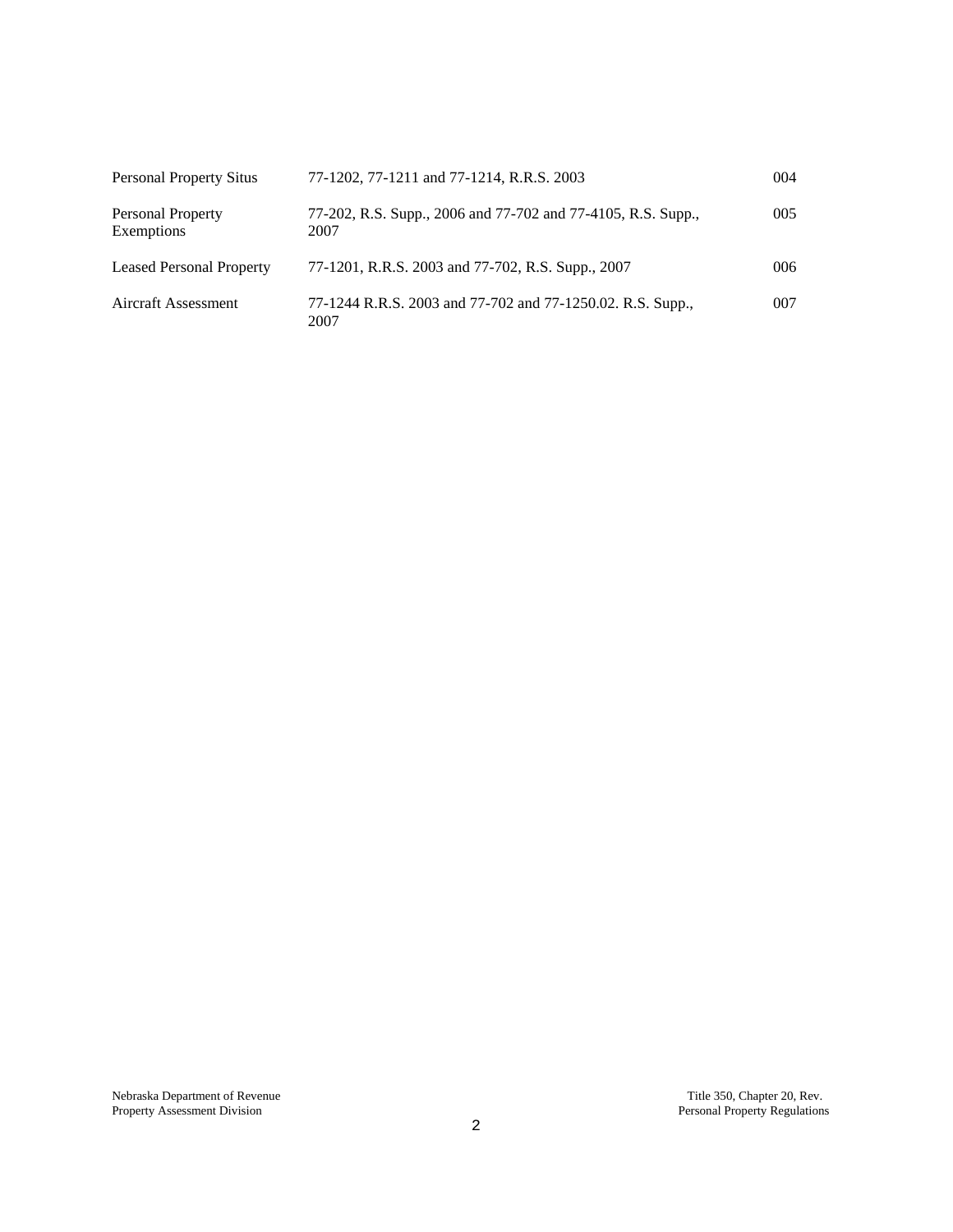**Title 350 - Nebraska Department of Revenue, Property Assessment Division Chapter 20 - Personal Property Regulations** 

## REG-20-001 DEFINITIONS

001.01 Personal property shall include all property other than real property or franchises.

001.01A Tangible personal property shall include all personal property possessing a physical existence, but excluding money. Tangible personal property also includes trade fixtures, such as machinery and equipment used directly in commercial, manufacturing or processing activities conducted on real property regardless of whether the real property is owned or leased.

001.01A(1) Operational software which is necessary for computer hardware to function is defined as tangible personal property.

001.01B Intangible property shall include property that has no intrinsic value by itself, but is representative or evidence of value, such as stocks, bonds, promissory notes, contract rights, bank accounts, money, and other such property.

001.01B(1) Application software which is not necessary for computer hardware to function, is defined as intangible personal property.

001.02 Depreciable tangible personal property is subject to personal property taxation at its net book value. Depreciable tangible personal property shall mean tangible personal property which is used in a trade or business or used for the production of income, and which has a determinable life of longer than one year.

001.02A Depreciable tangible personal property shall also include tangible personal property which is eligible for depreciation for purposes of federal income tax, but which the owner chooses not to depreciate.

001.02B Depreciable tangible personal property shall also include all other tangible personal property for which a taxpayer is claiming depreciation, amortization, or section 179 deductions for purposes of federal income tax.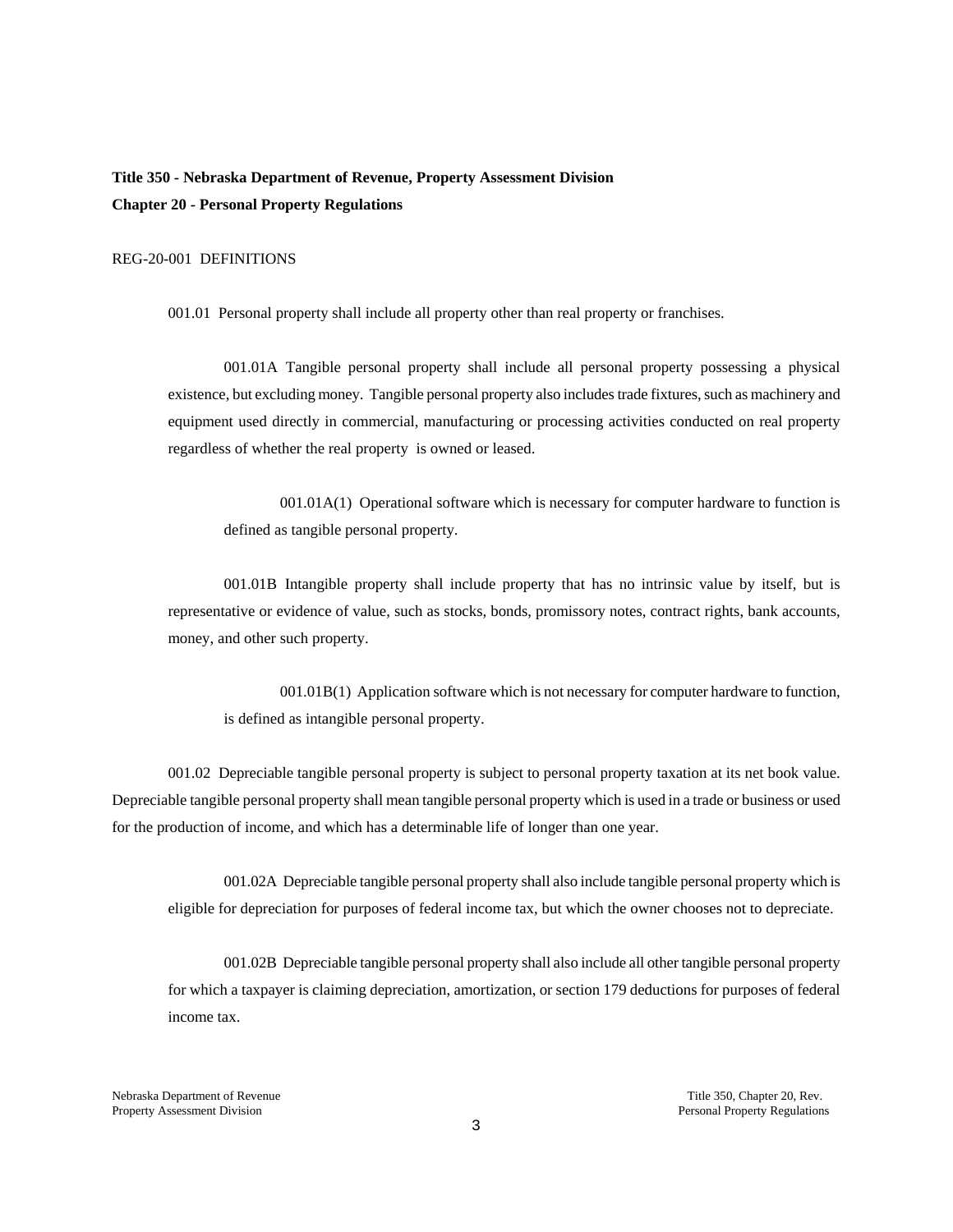001.02C Depreciable tangible personal property shall also include capital expenses incurred because of major repairs, parts, labor and installation costs that prolong the useful life and increase the value of an asset or adapt the asset for a different use.

001.02D Pursuant to the Federal Soldiers and Sailors Relief Act, personal property owned by a nonresident military person who is stationed in Nebraska shall be subject to property taxation only if used in a trade or business. Thus, depreciable tangible personal property owned by a nonresident military person is subject to taxation in the same manner as all other depreciable tangible personal property in Nebraska.

001.03 Nebraska adjusted basis shall mean the adjusted basis of tangible personal property as determined under the Internal Revenue Code of 1986, as amended, as the code exists on the assessment date, increased by the total amount allowed under the code for depreciation or amortization or pursuant to an election to expense depreciable property under section 179 of the code, as amended. Generally, this is the original cost of the item of property and includes any cost incurred in purchasing and placing the item in service such as sales or excise taxes, freight charges, and installation and testing charges.

001.03A The Nebraska adjusted basis of tangible personal property transferred as a gift or devise or as part of a transaction which is not a purchase shall be the previous owner's Nebraska adjusted basis.

001.03B The Nebraska adjusted basis of tangible personal property acquired as replacement property for converted tangible personal property shall be the Nebraska adjusted basis of the converted property, unless insurance proceeds are payable by reason of the conversion.

001.03B(1) If insurance proceeds are payable by reason of the conversion the Nebraska adjusted basis shall be the remaining federal adjusted basis of the converted property plus any additional taxpayer costs for the replacement property.

001.03C The Nebraska adjusted basis of tangible personal property acquired through a trade-in situation shall be the remaining federal adjusted basis in the property being traded, plus cash paid.

001.03C(1) The Nebraska adjusted basis of tangible personal property acquired through a trade-in situation in which no cash was paid shall be the remaining federal basis in the property traded.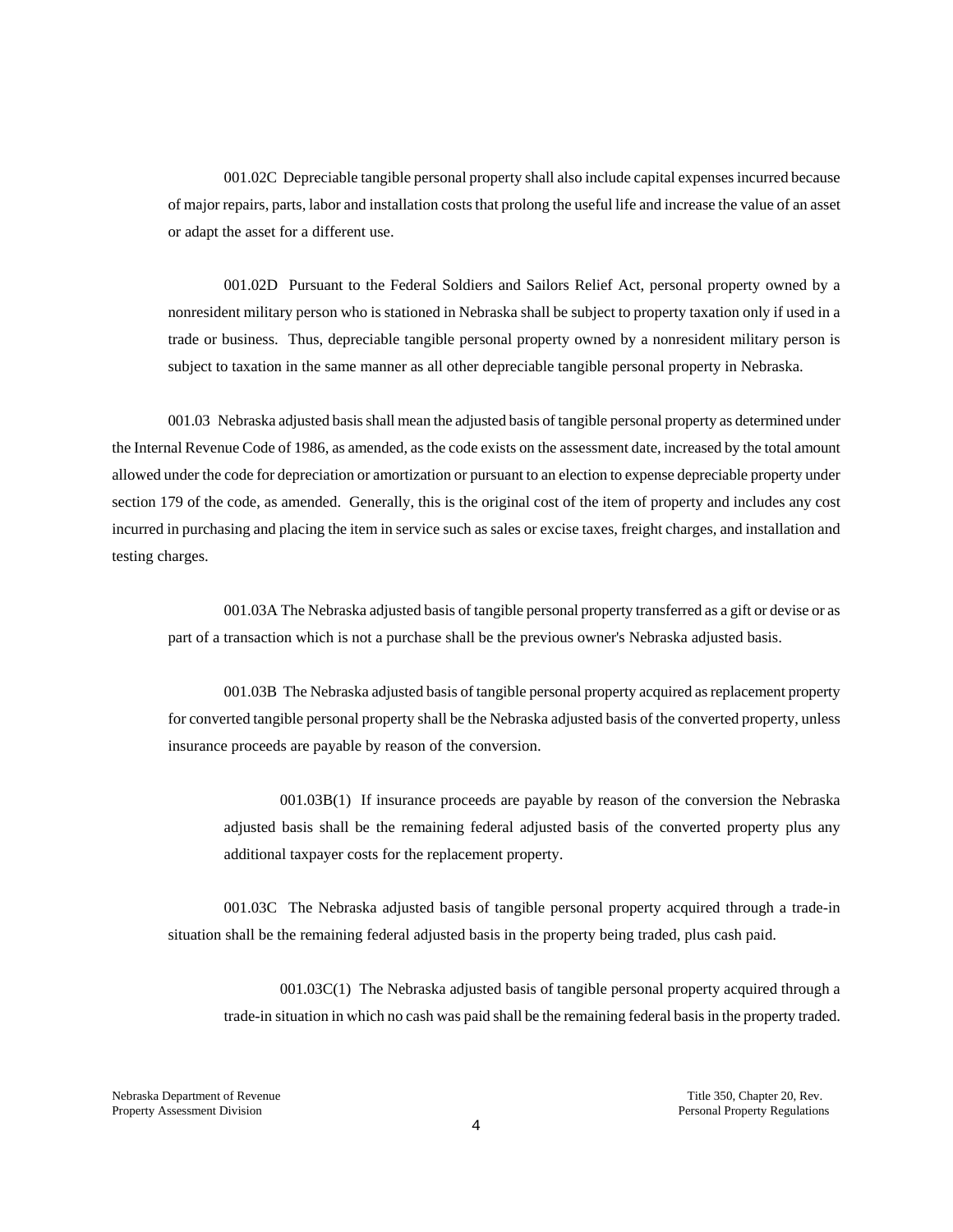001.03C(2) The Nebraska adjusted basis of tangible personal property acquired through a trade-in when the remaining federal adjusted basis is \$0 (zero) either through a Section 179 election to expense or in a year exceeding the recovery period shall be the cash paid for the replacement item only.

001.04 The taxable value of tangible personal property shall be the net book value of the property.

001.05 Net book value shall be the Nebraska adjusted basis of tangible personal property multiplied by the appropriate Nebraska depreciation factor. Net book value as a percentage of Nebraska adjusted basis is premised upon the 150 percent declining balance method, switching to straight line, with a one-half-year convention.

001.06 The Nebraska depreciation factor is the percentage of the Nebraska adjusted basis that is taxable. The following table provides the depreciation factors, based on year acquired and recovery period:

|                |                | - - · -- <i>j</i><br>- --- <i>-</i> - (--- <i>) - -- - )</i> |                  |          |       |        |  |
|----------------|----------------|--------------------------------------------------------------|------------------|----------|-------|--------|--|
|                | $\mathfrak{Z}$ | 5                                                            | $\boldsymbol{7}$ | $10\,$   | 15    | $20\,$ |  |
| $\mathbf{1}$   | 75.00          | 85.00                                                        | 89.29            | 92.50    | 95.00 | 96.25  |  |
| $\overline{2}$ | 37.50          | 59.50                                                        | 70.16            | 78.62    | 85.50 | 89.03  |  |
| 3              | 12.50          | 41.65                                                        | 55.13            | 66.83    | 76.95 | 82.35  |  |
| $\overline{4}$ | $0.00\,$       | 24.99                                                        | 42.88            | 56.81    | 69.25 | 76.18  |  |
| 5              |                | 8.33                                                         | 30.63            | 48.07    | 62.32 | 70.46  |  |
| $\sqrt{6}$     |                | $0.00\,$                                                     | 18.38            | 39.33    | 56.09 | 65.18  |  |
| $\tau$         |                |                                                              | 6.13             | 30.59    | 50.19 | 60.29  |  |
| $\,8\,$        |                |                                                              | $0.00\,$         | 21.85    | 44.29 | 55.77  |  |
| $\overline{9}$ |                |                                                              |                  | 13.11    | 38.38 | 51.31  |  |
| $10\,$         |                |                                                              |                  | 4.37     | 32.48 | 46.85  |  |
| $11\,$         |                |                                                              |                  | $0.00\,$ | 26.57 | 42.38  |  |
| 12             |                |                                                              |                  |          | 20.67 | 37.92  |  |
| 13             |                |                                                              |                  |          | 14.76 | 33.46  |  |
| 14             |                |                                                              |                  |          | 8.86  | 29.00  |  |
| 15             |                |                                                              |                  |          | 2.95  | 24.54  |  |
|                |                |                                                              |                  |          |       |        |  |

NEBRASKA DEPRECIATION FACTORS

Property Assessment Division **Personal Property Regulations** Personal Property Regulations

Year Recovery Period (in years)

Nebraska Department of Revenue Title 350, Chapter 20, Rev.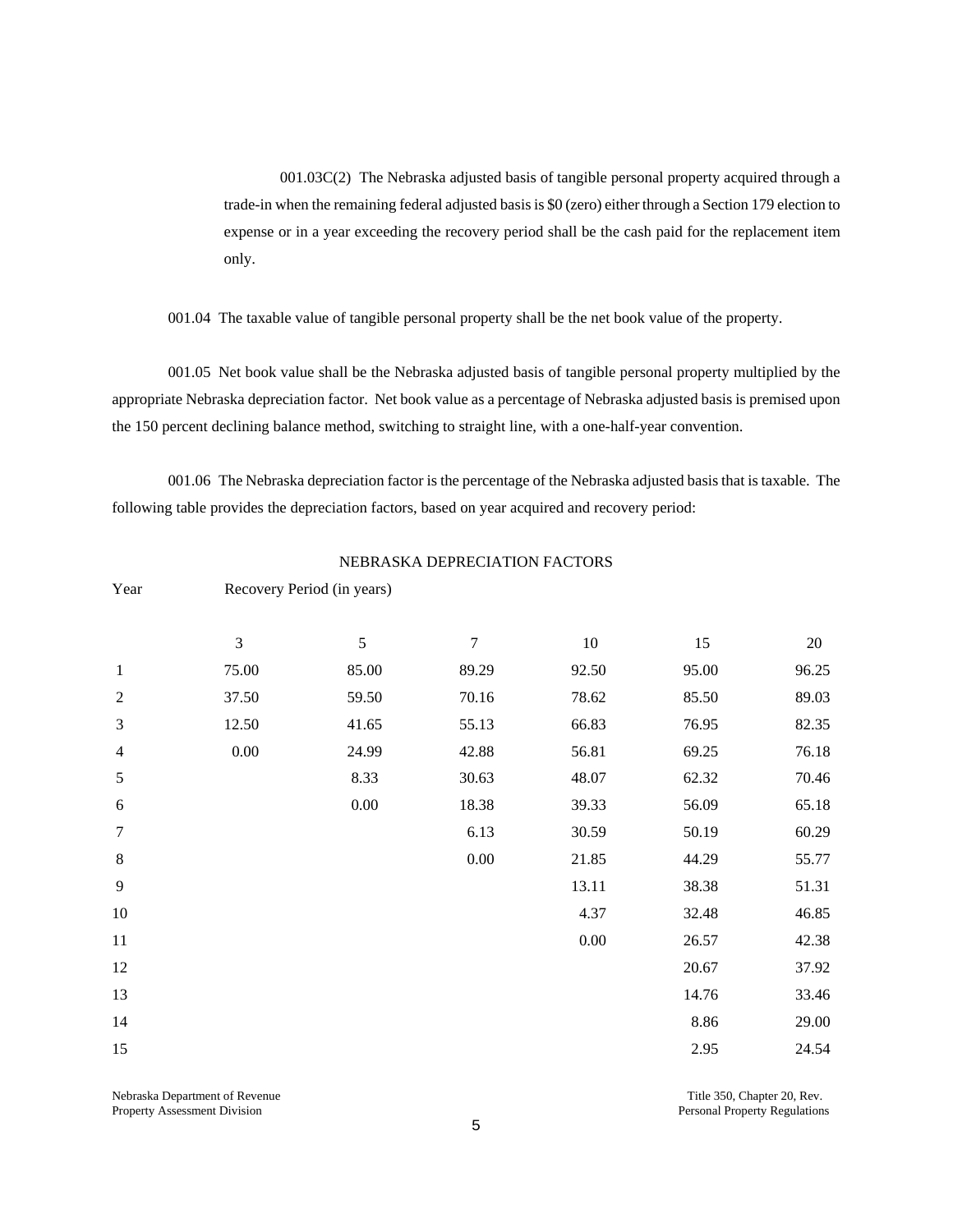| 16     | 0.00 | 20.08 |
|--------|------|-------|
| 17     |      | 15.62 |
| $18\,$ |      | 11.15 |
| 19     |      | 6.69  |
| 20     |      | 2.23  |
| 21     |      | 0.00  |

 001.06A In the table, the factor shown for year 1 shall be the percentage used for January 1 of the year following the year of acquisition of the property. The factor shown for year two shall be the percentage used January 1 of the second year following the year of acquisition of the property, etc. When property becomes depreciable in a year other than the year it is acquired, it shall be subject to taxation on the first assessment date following the date it became depreciable. The net book depreciation factor for such property shall be based on the year acquired.

 001.07 Recovery period is the period over which the Nebraska adjusted basis of tangible personal property will be depreciated for property tax purposes. The applicable recovery period shall be determined as follows:

001.07A Three-year property shall include property with a class life of four years or less;

 001.07B Five-year property shall include property with a class life of more than four years and less than ten years;

 001.07C Seven-year property shall include property with a class life of ten years or more but less than 16 years;

 001.07D Ten-year property shall include property with a class life of 16 years or more but less than 20 years;

 001.07E Fifteen-year property shall include property with a class life of 20 years or more but less than 25 years; and

001.07F Twenty-year property shall include property with a class life of 25 years or more.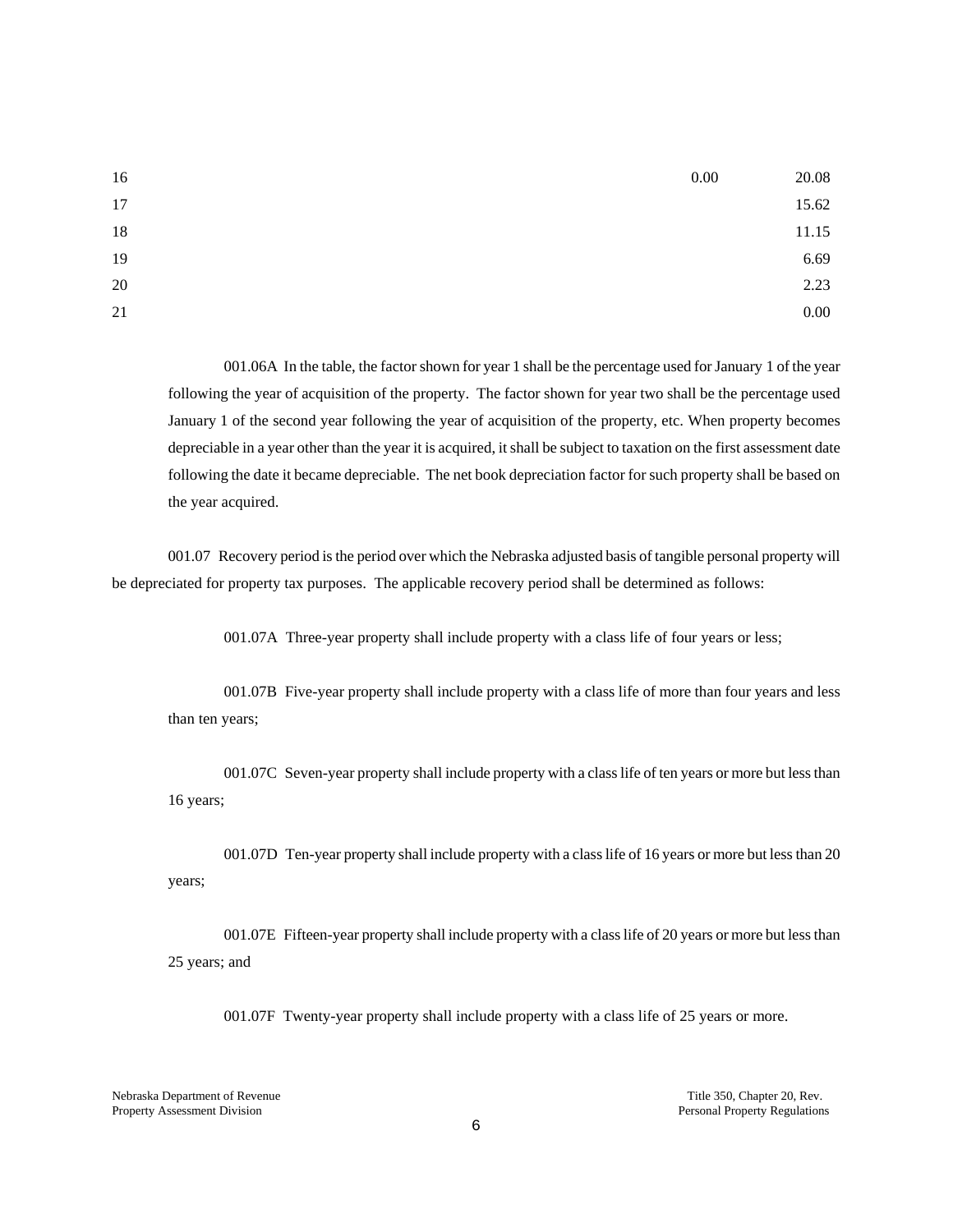001.08 Class life shall be based upon the anticipated useful life of a class of property and shall be determined by the Property Tax Administrator under the Internal Revenue Code, as the code exists on the assessment date. When necessary, the Property Tax Administrator will establish the appropriate class life for a class of property.

001.09 Purchase shall include taking by sale, discount, negotiation, or any other transaction for value creating an interest in property except liens. Purchase shall not include transfers for stock or other ownership interests upon creation, dissolution, or any other income tax-free reorganization of any corporation, partnership, trust, or other entity.

001.10 Date acquired shall be the date the owner acquired the property, except that for property transferred as a gift or devise or as part of a transaction which is not a purchase, the date acquired shall be the acquisition date of the previous owner.

001.10A The date acquired for tangible personal property acquired as replacement property for converted tangible personal property shall be the acquisition date of the converted property, unless insurance proceeds are payable by reason of the conversion.

001.10A(1) If insurance proceeds are payable by reason of the conversion the date acquired shall be the date the replacement property was acquired.

 001.11 Greater portion of the calendar year shall mean 50 percent or more of the tax year for which the property is assessed.

 001.12 Omitted property shall mean all taxable tangible personal property which has not been reported to the assessor for taxation.

001.13 Failure to file shall mean that a taxpayer has failed to timely file a personal property return.

001.14 Converted property shall mean tangible personal property which is involuntarily changed as a result of its destruction in whole or in part, stolen, seizure, requisition or condemnation, or the threat or probability thereof and no loss or gain is recognized for income tax purposes.

001.15 Replacement property shall mean tangible personal property acquired within two years after the close of the calendar year to replace converted property and which is substantially the same as the converted property.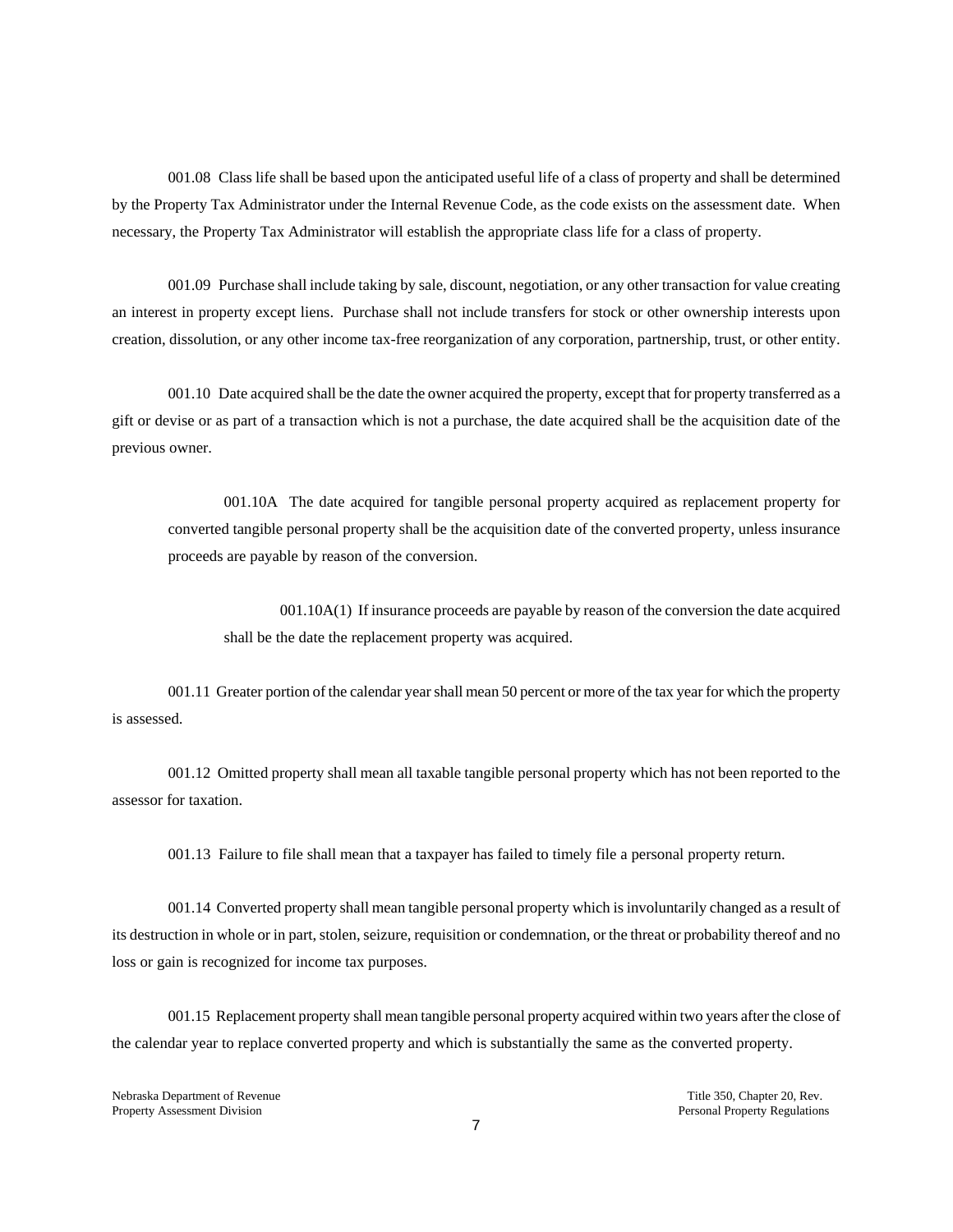001.16 Trade fixture shall mean an item of machinery or equipment, used in commercial, manufacturing, or processing activities. The degree of attachment shall have no influence towards classifying the machinery or equipment as real property. Trade fixtures are items of personal property which are placed upon or affixed to real property for the sole purpose of carrying on a trade or business. Since having failed to meet the criteria outlined in REGS 10-001.01A(1) through 10-001.01A(3), trade fixtures are not considered to become part of the real property nor do they constitute capital improvements to the real property.

(Neb. Rev. Stat. Sections 77-104, 77-105, 77-118, 77-119, 77-120 and 77-122, R.R.S. 2003 and Neb. Rev. Stat. Sections 77-201 and Neb. Rev. Stat. Section 77-702, R.S. Supp., 2007 and 50 USC 574.)

#### REG-20-002 PROCEDURES

002.01 Taxpayers Responsibilities.

002.01A All taxable personal property located in this state on January 1, 12:01 a.m., shall be assessed annually.

002.01B All taxable personal property shall be valued at its taxable value as of the assessment date of January 1, 12:01 a.m.

002.01C Every person required to list taxable personal property shall file a return and supporting schedules consisting of all personal property which he or she is required to list, either as owner, lessee, or occupant in control thereof, or as parent, guardian, trustee, personal representative, administrator, receiver, accounting officer, partner or agent. Such return shall contain an itemized list of all taxable personal property along with the taxable value of each item, and shall be signed by the person or his or her agent. The listing may include items of taxable personal property that have a net book value of zero.

002.01C(1) The payment or nonpayment of sales tax does not affect the property tax status of personal property. If the property is depreciable tangible personal property, it is subject to personal property taxation. While a sales tax exemption may be available for certain purchases, there is never a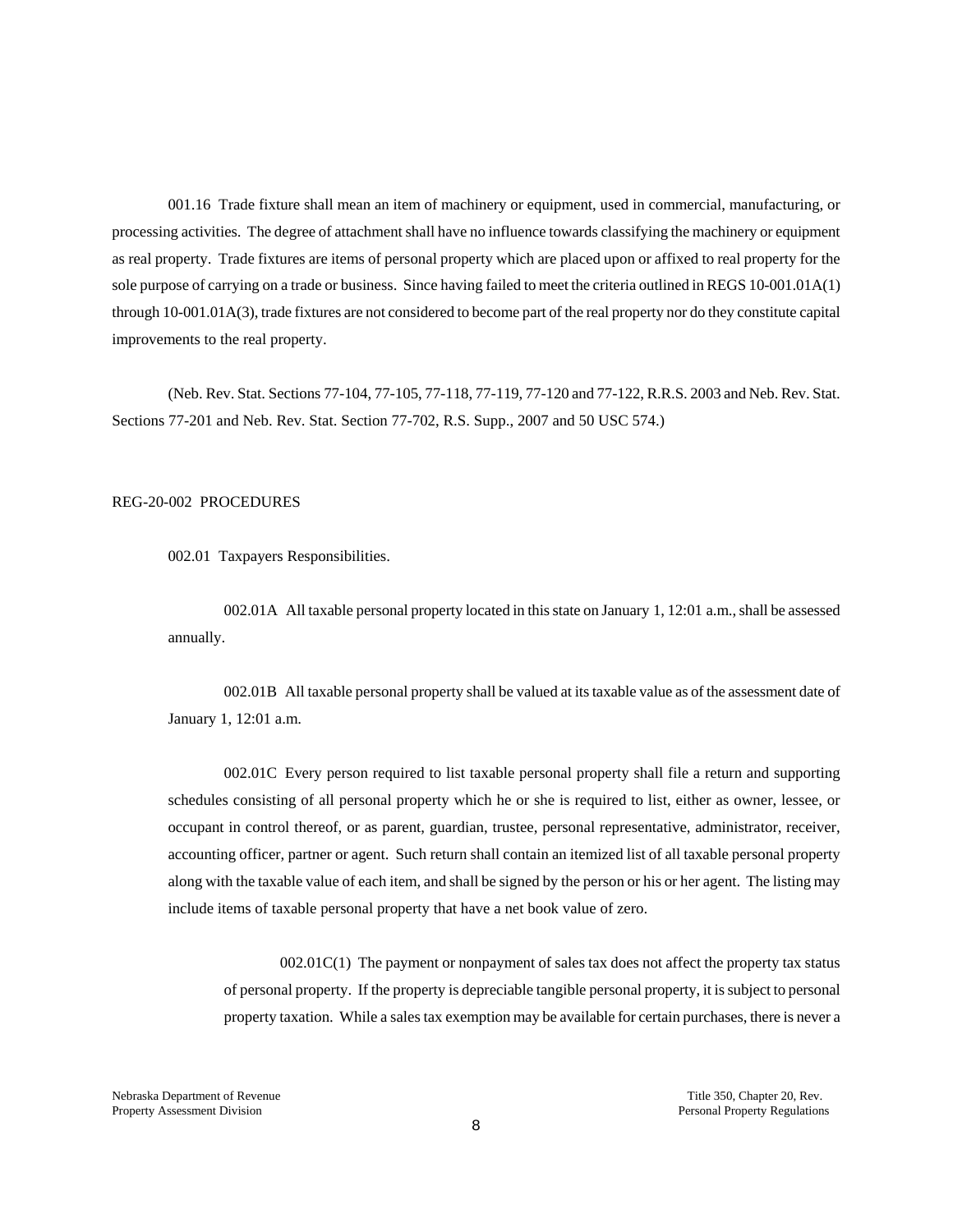choice to pay either sales or property taxes. In most cases, both sales tax and property taxes are payable.

002.01D The form of the personal property return shall be prescribed by the Tax Commissioner and furnished by the assessor.

002.01E The personal property return must be filed with the assessor on or before May 1 of each year.

002.01F When taxable personal property is brought into this state or into one county from another county between January 1, 12:01 a.m., and July 1, it is the duty of the owner, within 30 days after July 1, to list and return such property for taxation for the current tax year unless he or she can produce a copy of the current assessment duly certified by the proper officer of the state or county, or shows that the personal property was received in exchange for money or other property already subject to taxation during that year. If proof of assessment or purchase is not produced, the assessor shall promptly assess the property and enter it on the tax books the same as other cases. Notice of the assessment made pursuant to this regulation and a protest thereof may be made in the same manner prescribed in REG-20-003.02 and 20-003.04.

002.01G When the date for filing or submitting a personal property return and supporting schedules or any other requirement under REG 20-002, falls on a Saturday, Sunday, or legal holiday, the items will be considered timely filed if performed in person or postmarked on the next business day. When any document is sent by ordinary mail the postmarked date shall be used to determine the date filed. When any document is sent by either certified or registered mail, the certification or registration date shall be used as the postmarked date.

002.02 Assessor's Powers and Duties.

002.02A The assessor shall have general supervision and direction over the assessment of taxable personal property in his or her county and shall require that the taxable personal property is lawfully assessed throughout the county.

002.02B The assessor may provide to each person who filed a return in the prior year a preprinted return for the current year. However, if a preprinted return is not provided or received, the person shall not be relieved of their duty to properly and timely file a return.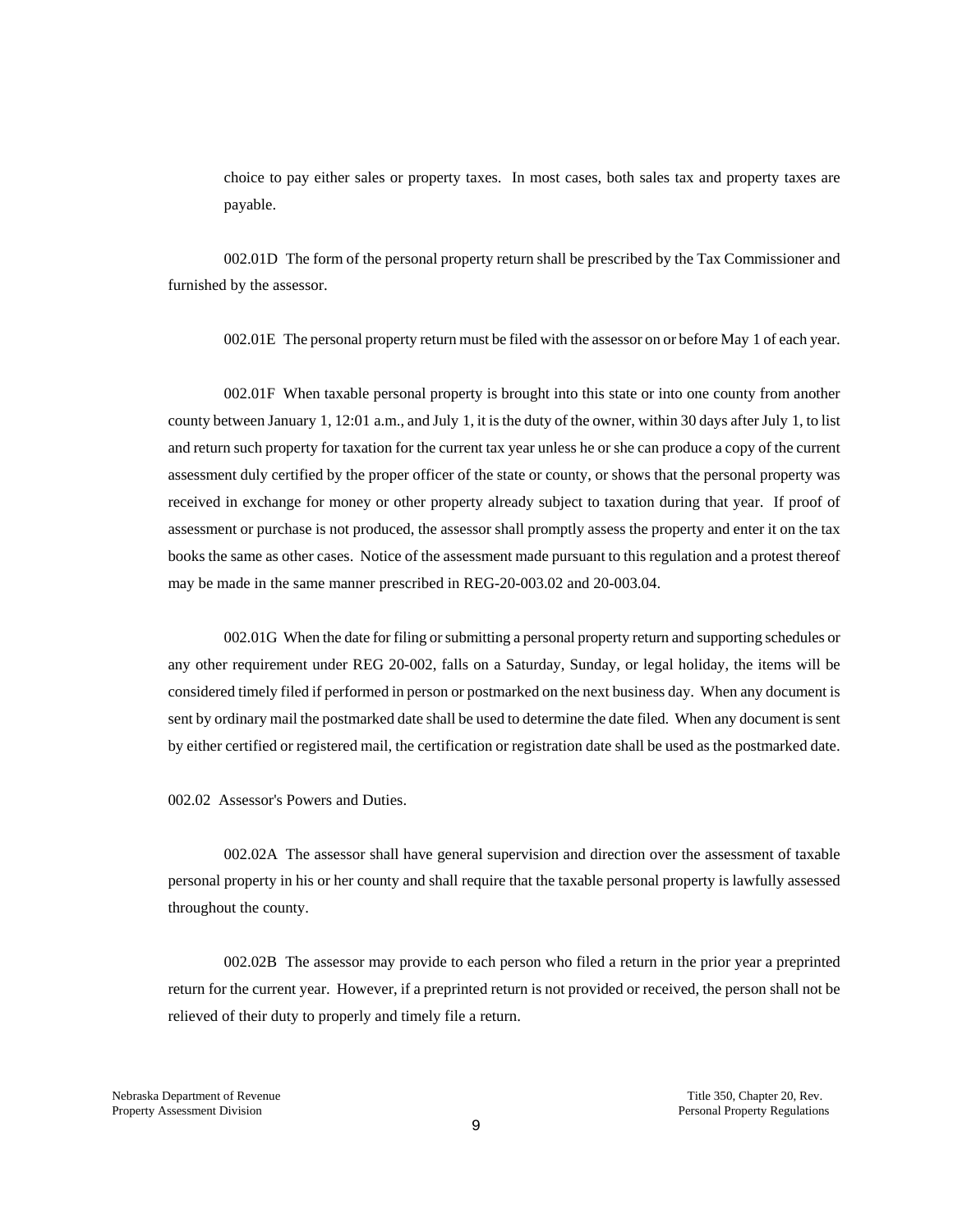002.02C The assessor may implement procedures of notification to persons required to file a personal property return either prior to the filing due date, or after the filing due date but before the assessor acts to list the property. The assessor shall establish these procedures in writing and said procedures shall be available upon request.

002.02D The assessor, with the aid of the deputy and assistants, shall examine and check all personal property returns and supporting schedules. The assessor shall have the power to investigate, examine, and inspect the property reported in the return and to examine, under oath, the person making the return.

002.02E To ensure that all taxable personal property of a taxpayer is listed at its taxable value, the assessor shall have the right to demand of the owner or his or her agent or employee an inspection of the following for the year preceding assessment: Inventories; all books of accounts; depreciation schedules filed with the Internal Revenue Service; and work papers, worksheets, or any other item prepared by or for a taxpayer and not filed with the Internal Revenue Service. Any demand made pursuant to this section shall be made in writing to the owner or his or her agent or employee, stating the date by which compliance with the demand must be made. All such documentation provided the assessor is confidential and available to taxing officials only.

002.02F If any person refuses the demand, the assessor shall have the authority to issue subpoenas to compel the appearance of the owner, agent or employee, together with such books, accounts, and documents as the assessor may deem necessary for the purpose of determining the taxable value of any taxable personal property. If a person refuses to comply with the subpoena, the assessor may apply to the district court to compel obedience by proceedings for contempt.

002.02G It shall be the duty of any assessor, county sheriff, constable, city council member, or village trustee to at once inform the county treasurer of: (1) any person attempting to sell all or a substantial part of his or her taxable personal property; (2) a levy of attachment being made upon taxable personal property; or (3) a person attempting to remove or removing taxable personal property from the county, city, or village. It shall be the duty of the county treasurer to proceed with the collection of the tax when he or she knows of such acts. Any personal property tax shall immediately be due and collectible, including all tax on personal property assessed for the current year.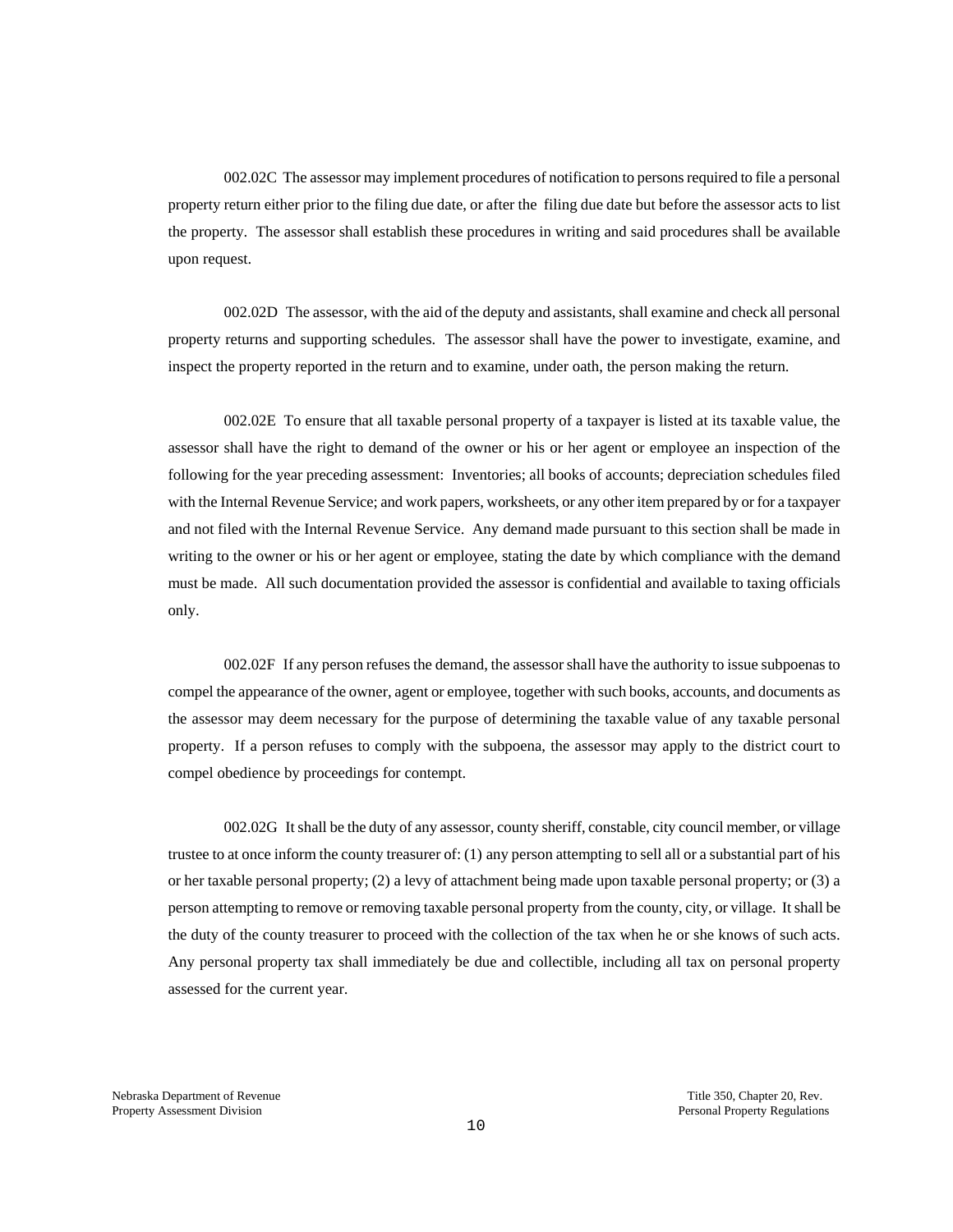002.02G(1) Taxes for the current year shall be computed on the basis of the current valuation and last preceding levy. The county treasurer shall issue a distress warrant for the amount of taxes due. The taxes once due shall be a first lien upon all personal property of the person to whom assessed until paid.

002.02H If the personal property of any taxpayer is seized by legal process, so as not to leave a sufficient amount exempt from levy and sale to pay the taxes, then the taxes on the property of such taxpayer shall at once fall due and be paid from the proceeds of the sale of the property in preference to all other claims against it.

002.03 Protests to the County Board of Equalization.

002.03A The county board of equalization shall meet for the purpose of reviewing and deciding property valuation protests, including any protest of the valuation of taxable personal property. The session shall not occur before June 1 or after July 25 of each year. If July 25 falls on a Saturday, Sunday, or legal holiday, the county board of equalization shall hear and decide protests on the previous business day.

002.03A(1) Personal property protests shall be written in triplicate and filed with the board on or before May 1. If May 1 falls upon a Saturday, Sunday, or legal holiday the protest will be considered timely filed if performed in person or postmarked on the next business day. If the protest is not timely filed, it shall be automatically dismissed by the county board.

002.03A(2) Each protest shall have attached or contain a written statement of why the valuation should be reduced. The statement shall contain the physical description of the personal property. If no statement or physical description of the personal property is attached, the protest shall be automatically dismissed by the county board.

002.03A(3) The protest may be but is not required to be prepared on the Property Valuation Protest (Form 422). Failure to use the Property Valuation Protest (Form 422) shall not result in the protest not being accepted for filing or being dismissed. The Property Valuation Protest (Form 422) is not required to be promulgated by the Department of Revenue, Property Assessment Division.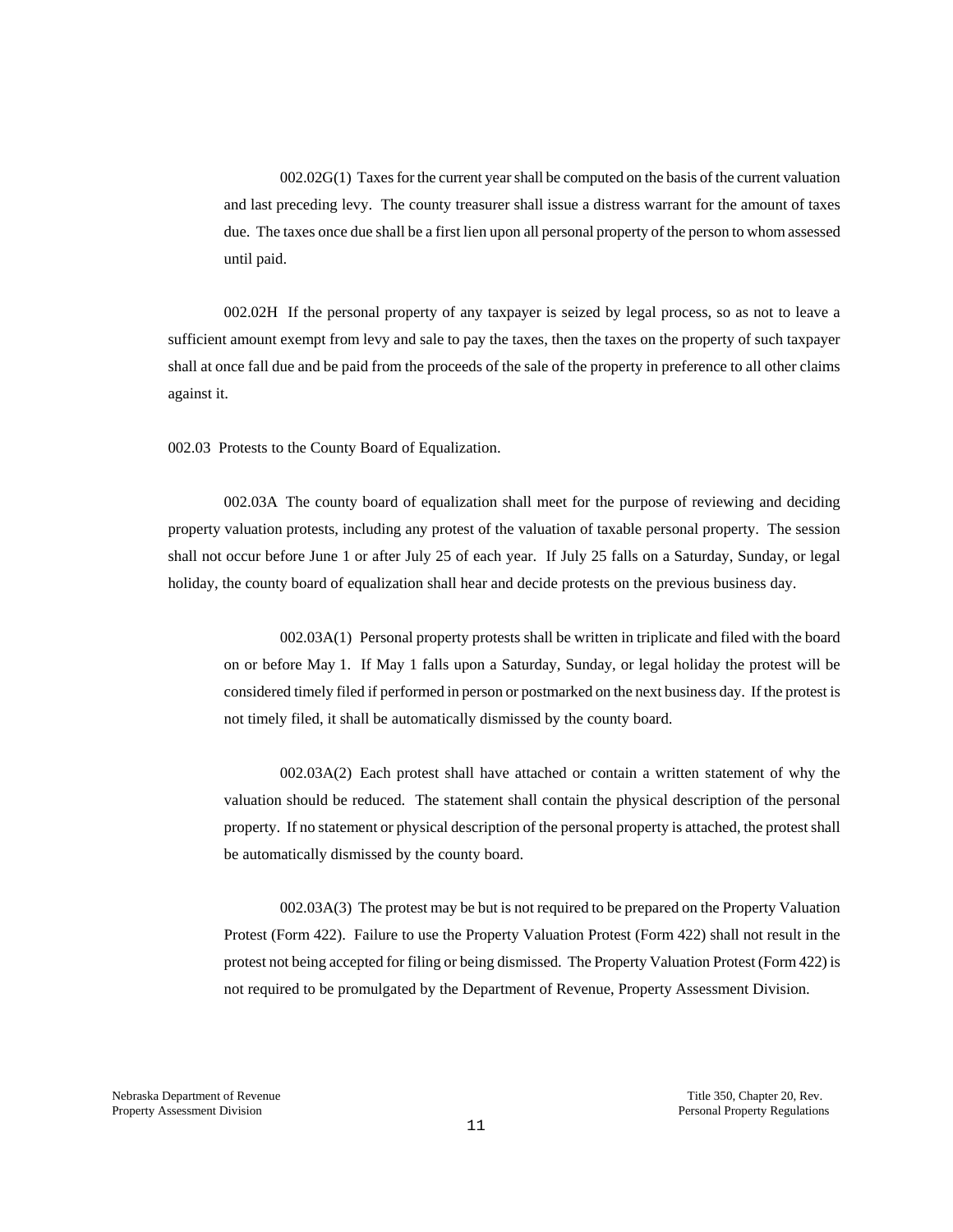002.03B Any action taken by the county board of equalization on a protest of the value of personal property shall conform the value of the item to its net book value.

002.03C The county clerk shall mail on or before August 2, to the protestor written notice of the county board of equalization's action taken on his or her protest. The notice shall state that a report of the boards decision is available at either the county clerk's or assessor's office, whichever is appropriate. The notice shall also state that a copy of the report may be used to complete an appeal to the Tax Equalization and Review Commission. Nothing in this regulation shall prohibit a county from providing a copy of the report of the board's decision to the protestor along with the written notice of the board's decision.

002.03D The county clerk or county assessor shall prepare a report for each protest filed. The report shall contain a signed statement by the chairperson of the county board of equalization stating the board's decision and basis for the decision, description of the property affected, the recommendation of the assessor, recommendation of a referee if applicable, the date the county board of equalization heard the protest, date of the decision and the date notice of the decision was mailed to the protester. Attached to the report shall be a copy of the property record file that substantiates the assessed value, unless the assessor certifies to the county board of equalization that a copy of the file is maintained in either paper or electronic form in the assessor's office.

002.03D(1) One copy of the report shall be given to the assessor. The assessor shall not make a change to the values prepared and submitted by the county clerk until such report is completed as required by REG-20-002.03D.

002.03E Appeals may be taken from the decision of the county board of equalization to the Tax Equalization and Review Commission pursuant to Neb. Rev. Stat. Section 77-5013. The appeal must be filed within 30 days after adjournment of the board, which for action taken pursuant to Neb. Rev. Stat. Section 77-1502 shall be deemed to be July 25 of the year in which the action is taken.

002.03E(1) No appeal shall in any manner suspend the collection of any tax or the duties of officers relating thereto during the pendency of the appeal, and all taxes affected thereby, which may be collected, shall be distributed as though no appeal were pending.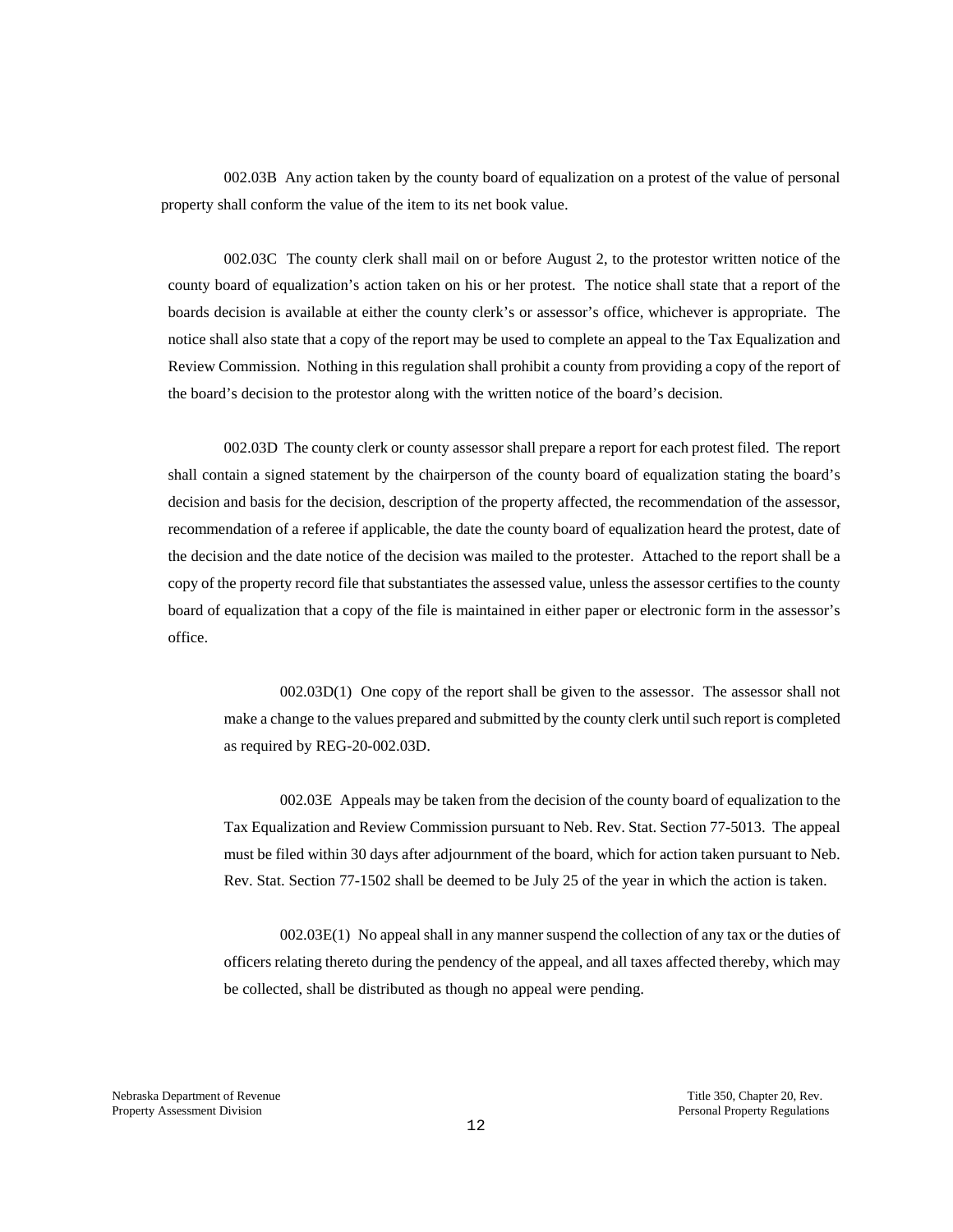002.03E(2) If by final order of the Commission, it is determined that such tax or a part thereof should be refunded, the county treasurer is authorized to make the refund upon receiving a certified copy of such final order.

002.04 All personal property taxes shall be due and payable on December 31 next following the date of levy and, unless the taxes are accelerated, (see REG-20-002.02G), from that date the taxes shall be a first lien upon all personal property of the person to whom assessed until paid.

002.04A One-half of the personal property taxes become delinquent on May 1 and the second half on September 1 next following the date the taxes become due, except in counties having a population of more than one hundred thousand. In those counties with a population of more than one hundred thousand the delinquent dates are April 1 and August 1 next following the date the taxes become due.

002.04B All delinquent property taxes shall draw interest at a rate equal to the rate of interest specified in Neb. Rev. Stat. Section 45-104.01.

002.05 Penalties for failure to file or for omitted property are addressed in REG-20-003.

(Neb. Rev. Stat. Sections 77-203, 77-204, 77-207, 77-1201, 77-1233.02, 77-1233.03 and 77-1236, R.R.S. 2003, Neb. Rev. Stat. Sections 77-1502*,* 77-1510 and 77-5013, R.S. Supp., 2006 and Neb. Rev. Stat. Sections 77-201, 77-702 and 77-1229, R.S. Supp., 2007.)

### REG-20-003 CORRECTION PROCEDURE.

003.01 All personal property returns are required by law to be signed by the taxpayer or his or her agent. If a return is not signed, the assessor shall notify the taxpayer or agent in writing that they have until May 1 or within 10 days from the date of the notice, whichever is later, to sign the return or to file a properly signed corrected return. Upon the failure to sign the return, the unsigned return is presumed correct for tax purposes.

003.02 The following procedures shall be followed if any change in valuation is made, omitted property is added to the personal property return, or the assessor lists and values all of a taxpayer's taxable personal property.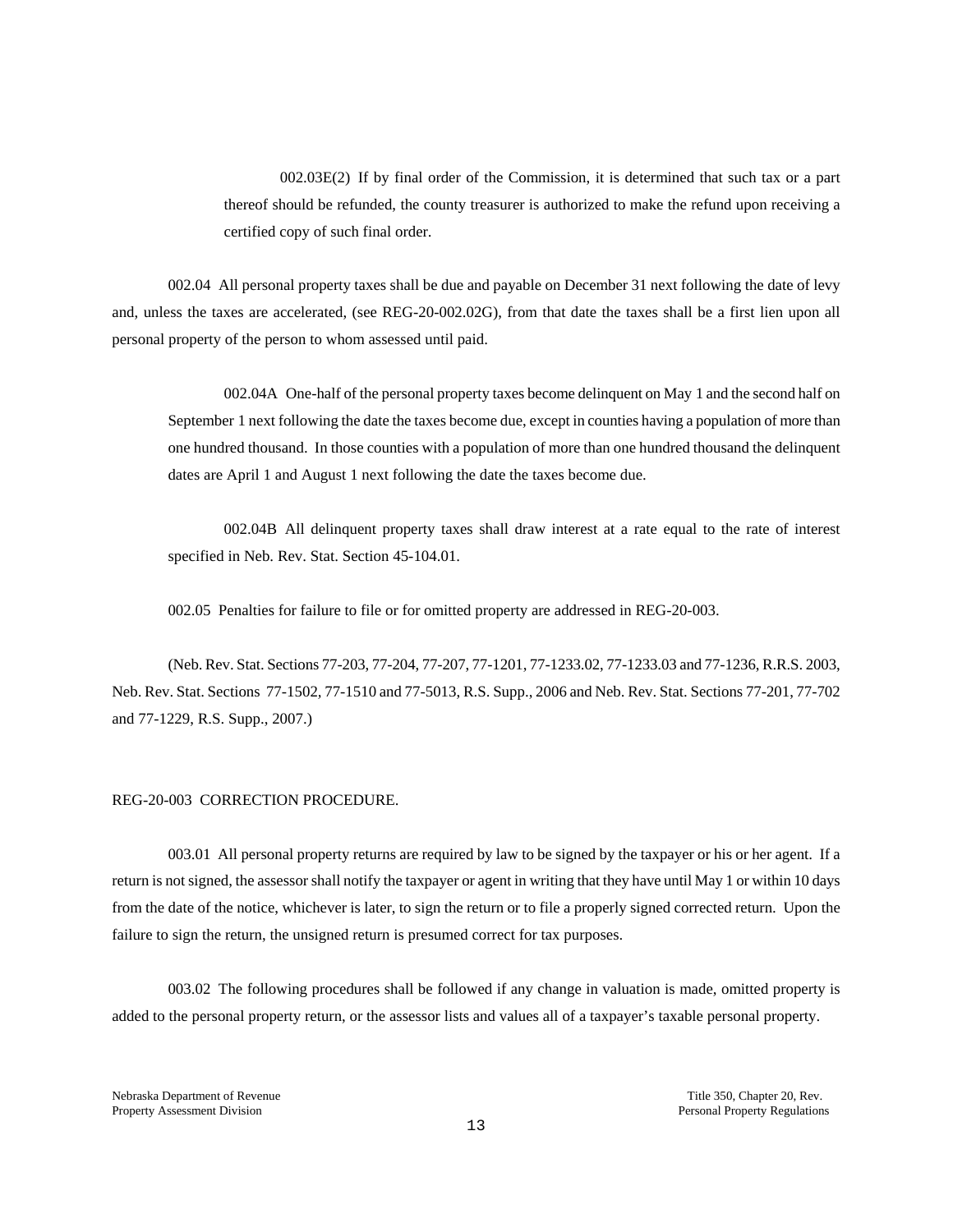003.02A The assessor shall change the reported valuation of any item of personal property listed on the return and supporting schedules of any taxpayer to conform the valuation to taxable value. The assessor shall make this change to the valuation of any item of personal property, if warranted, for the current taxing period and the three previous taxing periods or any taxing period included therein.

003.02B The assessor shall list any item of taxable personal property omitted from a personal property return. The assessor shall list and value the property for the current and three previous taxing periods or any taxing period included therein. The property shall be taxed at the same rate as would have been imposed if timely returned for taxation.

003.02C If the taxpayer fails or refuses to file a personal property return, the assessor shall file a personal property return which shall list and value all of the taxpayer's taxable personal property. The assessor shall file such a return for the current tax period and three previous taxing periods or any taxing period included therein. The property shall be taxed at the same rate as would have been imposed if timely returned for taxation.

003.02D For changes in valuation or additions of omitted property, the assessor shall send notice by first class mail to the last known address of the taxpayer on a form prescribed by the Tax Commissioner. The taxpayer shall be advised of the action taken, the penalty, and the rate of interest, if any. The notice shall also state the taxpayer's appeal rights and the appeal procedures.

003.03 Whenever a person files an amended federal income tax return or his or her return is changed or corrected by the Internal Revenue Service or other competent authority and the amendment, change, or correction affects the Nebraska adjusted basis of the tangible personal property, such person shall file an amended list of taxable tangible personal property with the assessor. The person shall file the amended list within 90 days of the filing of the amended federal return or within 90 days of the date the change or correction becomes final. No amended list shall be filed or accepted by the assessor until the person requesting the change to the Nebraska adjusted basis provides proof that the federal adjusted basis was amended for federal income tax purposes.

003.03A If the amendment, change, or correction results in tangible personal property becoming exempt or reduces the net book value of the property for an income tax year, the person may file a written claim for a refund of property tax paid relating to the federal income tax changes with the county treasurer. If the amended list and the claim for refund are filed within the 90 day period, the claim shall be considered as timely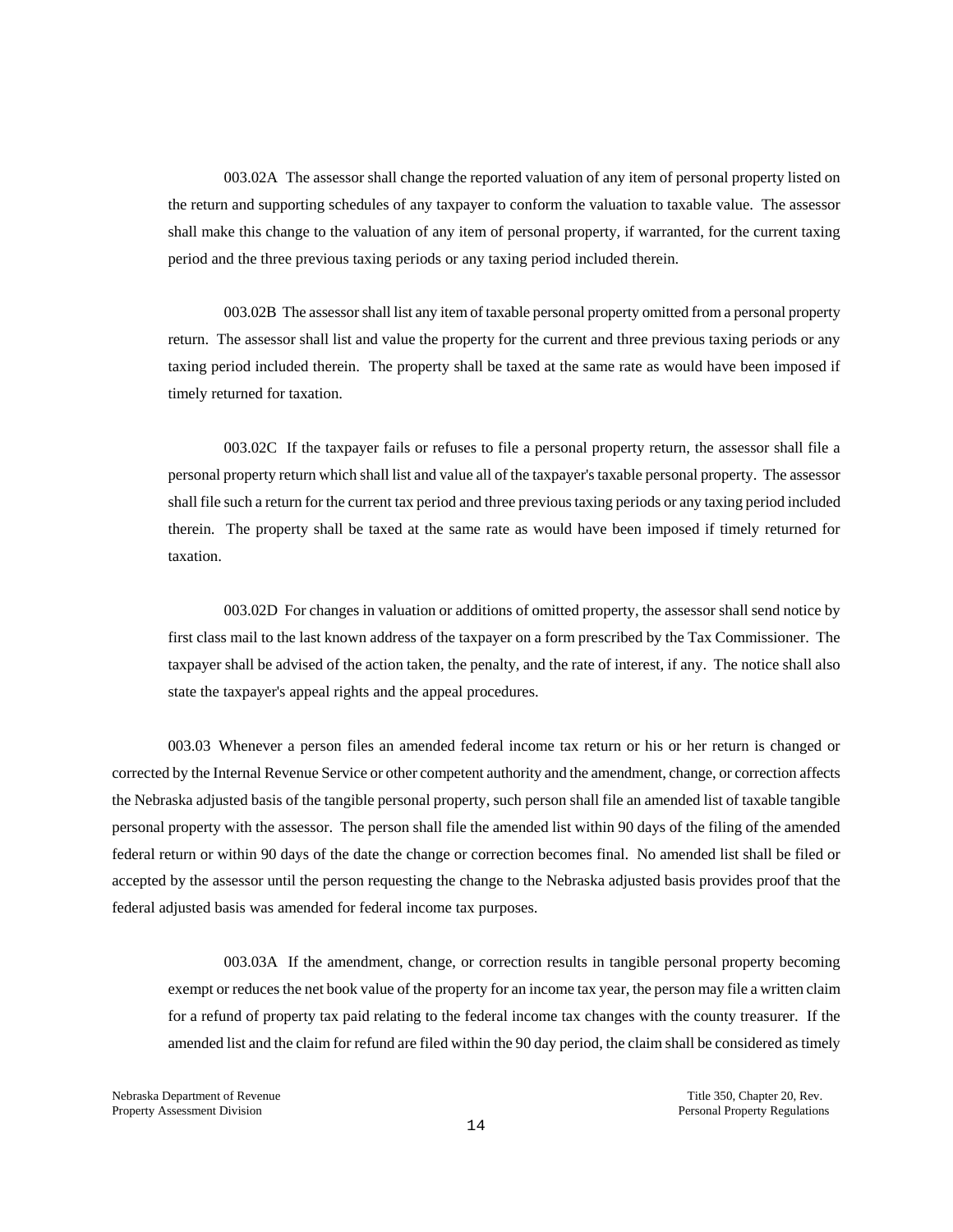filed notwithstanding any other provision of law regarding the period during which refunds could otherwise be claimed. The claim shall be processed according to Neb. Rev. Stat. Section 77-1734.01.

003.03B If the amendment, change, or correction results in an increase in the net book value of the tangible personal property or makes other tangible personal property taxable, the assessor shall compute the additional tax due, along with interest, based on the amended listing. Interest shall be computed from the dates the tax would have been delinquent if the property had been listed on or before May 1 of the appropriate year. If the amended listing is filed within the 90-day period, no additional penalties shall be added. If the listing is not filed within the 90-day period, the property shall be treated as undervalued or omitted property.

003.04 Protests and Appeals.

003.04A The taxpayer may protest the action of the assessor, either as to the valuation of the property or the penalties imposed, to the county board of equalization within 30 days of the date the notice of change in value, omitted property, failure to file, or assessment of penalty was mailed by the assessor. The taxpayer shall file the protest with the county clerk in the manner prescribed in REG-20-002. The action of the assessor shall become final unless a protest is filed within the time prescribed.

003.04B Upon ten days notice to the taxpayer, the county board of equalization shall set a date for hearing the protest of the taxpayer. The county board shall make its determination on the protest within 30 days after the hearing date. The county clerk shall within seven days of the determination of the county board send notice to the taxpayer and assessor, on forms prescribed by the Tax Commissioner of the action of the county board.

003.04C Appeal may be taken within 30 days after the decision of the county board of equalization to the Tax Equalization and Review Commission pursuant to Neb. Rev. Stat. Section 77-5013.

003.04C(1) No appeal shall in any manner suspend the collection of any tax or the duties of officers relating thereto during the pendency of the appeal, and all taxes affected thereby, which may be collected, shall be distributed as though no appeal were pending.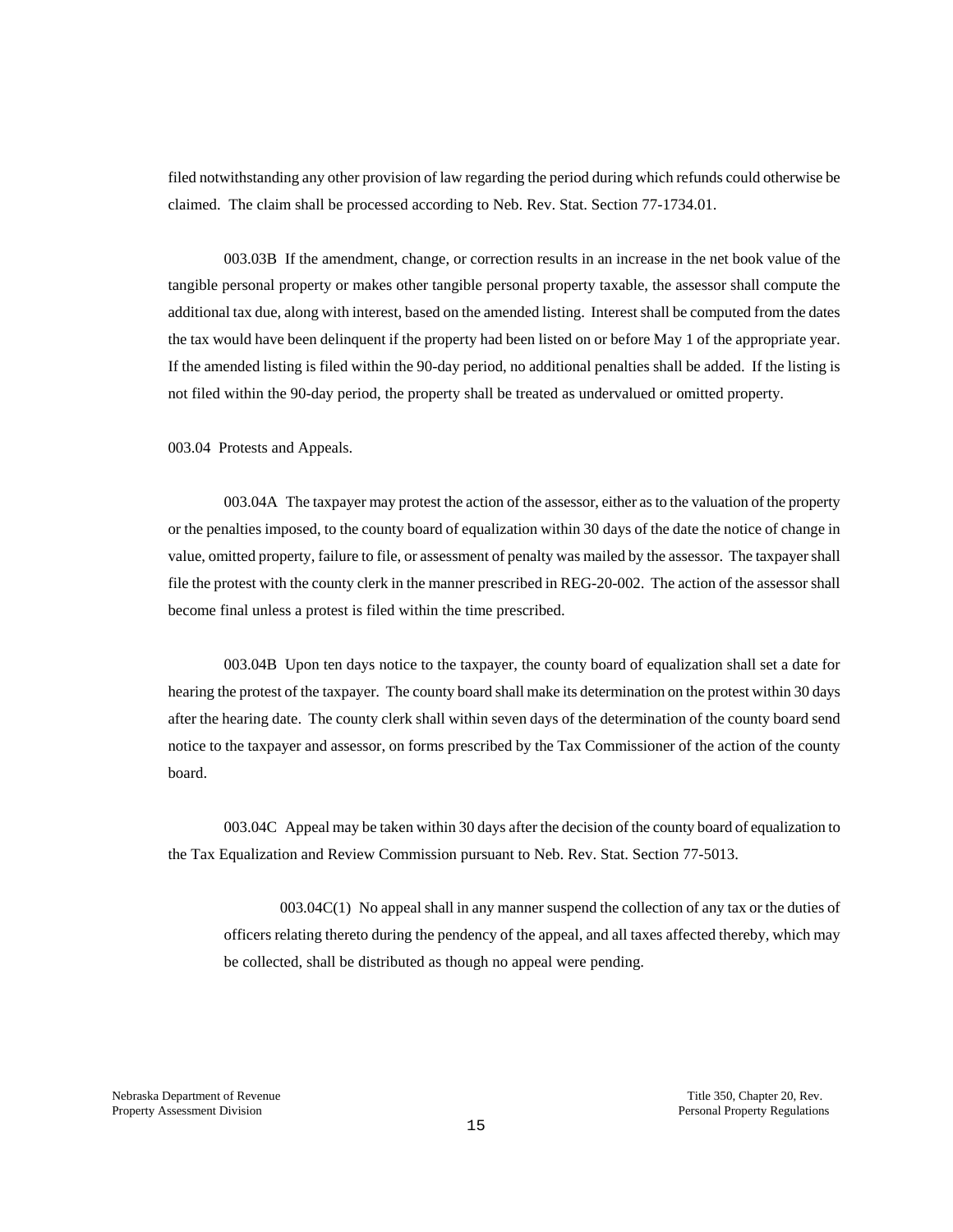003.04C(1) If by final order of the Commission, it is determined that such tax or a part thereof should be refunded, the county treasurer is authorized to make the refund upon receiving a certified copy of such final order.

### 003.05 Penalties.

003.05A If any person shall make a false or fraudulent schedule or return required by law, or shall willfully fail or refuse to deliver to the assessor a list of the taxable property which by law is required to be listed, or shall temporarily convert any part of such property into property not taxable for the fraudulent purpose of preventing such property from being listed and of evading the payment of taxes thereon, or shall transfer or transmit any property to any person with such intent, he or she shall be guilty of a Class II misdemeanor.

003.05B Any return filed by the assessor or taxpayer or value added by the assessor or taxpayer to a return previously filed, between May 2 and on or before July 31 of the year in which the property was required to be reported, shall have a penalty of ten percent of the tax due on the value added. For purposes of this regulation value added shall include the total taxable value of a return filed between May 2 and July 31 of the year the return was required to be filed. Interest at the rate specified in 45-104.01 shall be assessed upon such penalty from the date of delinquency of the tax until paid.

003.05C Any return filed by the assessor or taxpayer or value added by the assessor or taxpayer to a return previously filed on or after August 1 of the year the property is required to be reported, shall have a penalty of twenty-five percent of the tax due on the value added. For purposes of this regulation value added shall include the total taxable value of a return filed on or after August 1 of the year the return was required to be filed. Interest at the rate specified in Neb. Rev. Stat. Section 45-104.01 shall be assessed upon such penalty from the date of delinquency of the tax until paid.

003.06 The county board of equalization shall have no authority to waive or reduce any penalty and interest, which was correctly imposed. The entire penalty and interest shall be waived if the reason for the omission was that the property was reported in the wrong taxing district.

003.07 When valuation changes are made on a personal property return, the assessor shall correct the assessment roll, and tax list, if necessary, to show the changes. The corrections shall be made for the current and three previous tax years or any tax year therein. If the change results in a decrease in the taxable value upon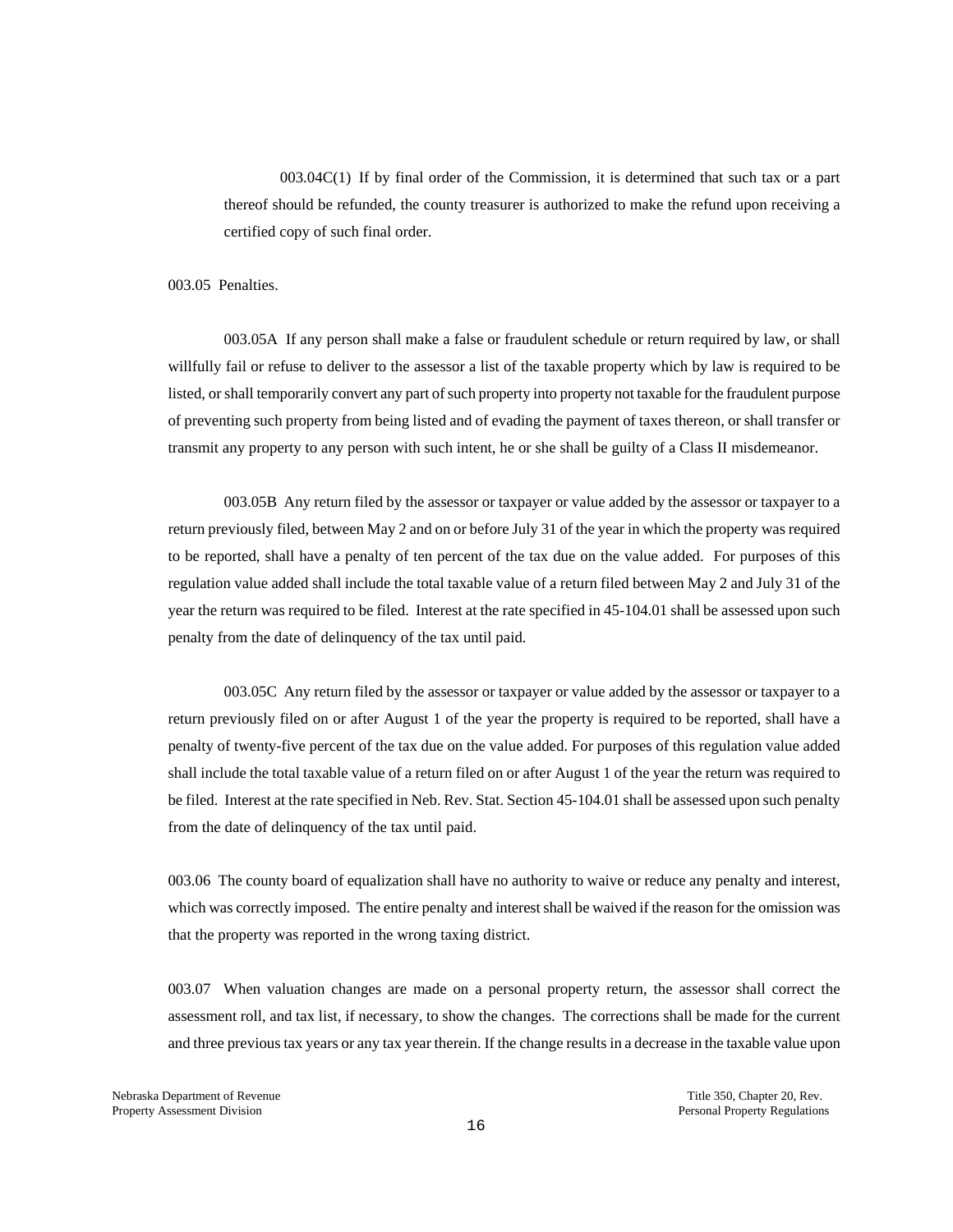which the tax has been paid, the taxpayer may request a refund as prescribed in Neb. Rev. Stat. Section 77-1734.01, except the claim shall be made within three years of the date the taxes were due.

003.08 Taxes and penalties assessed for the current year, if not delinquent, shall be certified to the county treasurer and collected as if the property had been properly reported for taxation. Delinquent current taxes and taxes and penalties assessed for prior years shall be certified to the county treasurer, and the tax, penalties, and interest thereon shall be due and collectible immediately. Certification shall be made by the assessor.

(Neb. Rev. Stat. Sections 77-1229.01 and 77-1232, R.R.S. 2003, Neb. Rev. Stat. Section 77-5013, R.S. Supp., 2006 and Neb. Rev. Stat. Sections 77-702, 77-1233.04, 77-1233.06 and 77-5007, R.S. Supp., 2007.)

#### REG-20-004 PERSONAL PROPERTY SITUS

004.01 Taxable commercial, agricultural, or other business personal property shall be listed and assessed at the location of the business, unless the property has acquired situs elsewhere. For purposes of these regulations, an item of taxable personal property will be deemed to have acquired situs elsewhere if it is kept in a location, other than the location of the business, for the greater portion of the calendar year.

004.01A The situs of aircraft shall be where it is stored for the greater portion of the calendar year.

004.01B The situs of unlicensed motor vehicles and recreational vehicles shall be where they are stored for the greater portion of the calendar year.

004.01C Personal property in transit or so mobile as to not have acquired local situs elsewhere shall have situs at the location of the business.

004.01D The situs of property of an estate shall be where the property was subject to taxation on the date of death of the deceased.

004.01E The situs of the personal property of a lessee shall be deemed to be the same as other personal property of the lessee.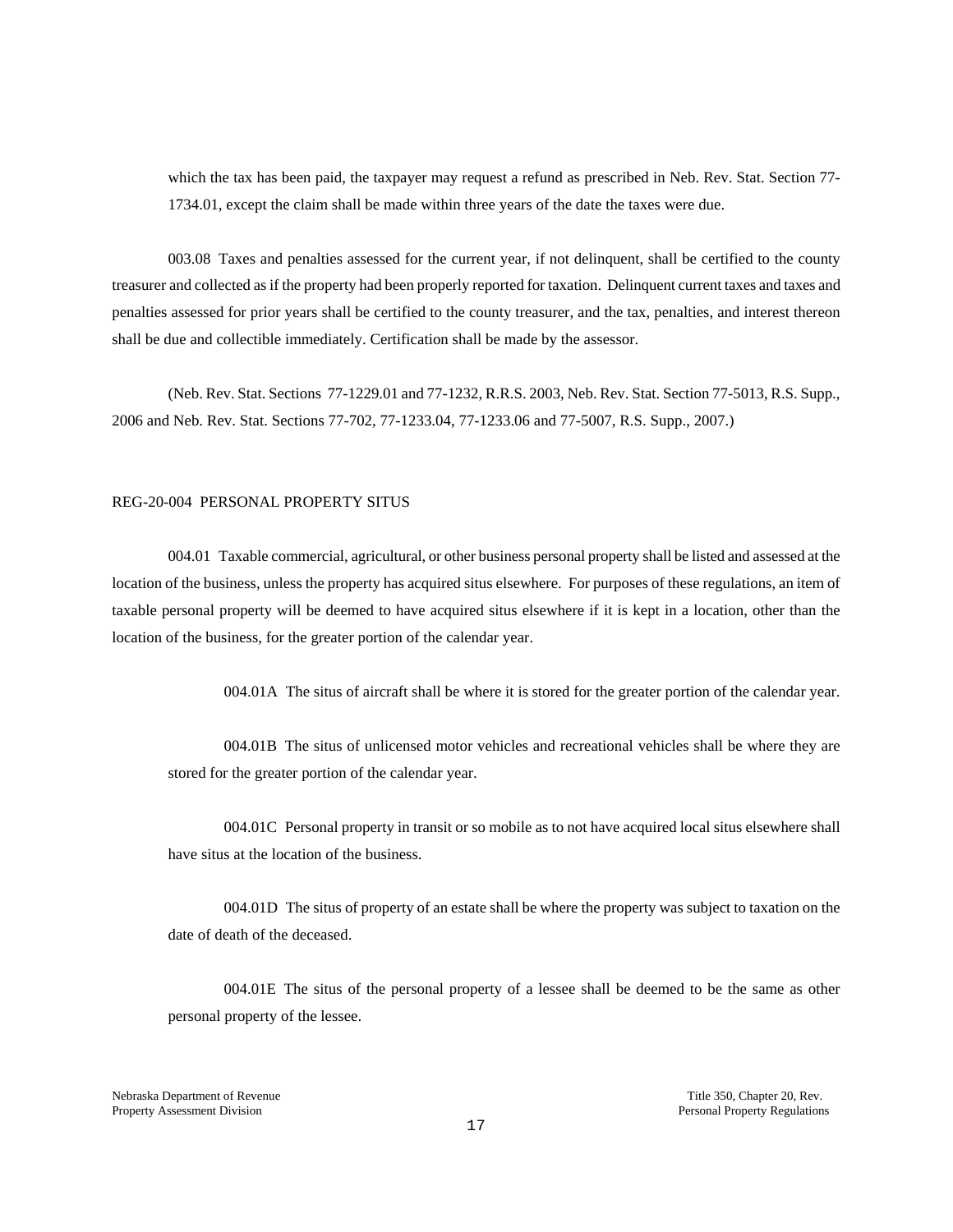004.02 Questions that may arise as to the proper situs of personal property shall be determined as follows:

004.02A If between several places in the same county, the situs shall be determined by the county board.

(Neb. Rev. Stat. Sections 77-1202, 77-1210, 77-1211 and 77-1214, R.R.S. 2003 and Neb. Rev. Stat. Sections 77-702 and 77-1216, R.S. Supp., 2007.)

## REG-20-005 PERSONAL PROPERTY EXEMPTIONS

The following categories of personal property are exempt from the property tax:

005.01 Inventory shall be exempt from the personal property tax.

005.01A Inventory is defined as goods held for sale or resale in a manufacturing, merchandising, or agricultural business where the production, sale, or purchase of property is in the ordinary course of their business. Inventory shall include all finished or partly finished goods or products, and raw materials and supplies, which have been acquired for sale or which, will physically become a part of inventory. A seller shall include in inventory goods or products held under contract for sale, but not yet delivered, and goods or products out on consignment. A seller shall not include in inventory goods or products sold where title has passed to the buyer. Items used in the conduct of the business that are not intended to be sold or to become part of goods or products intended to be sold cannot be included in inventory.

005.01B Inventory shall include personal property owned for purposes of leasing or renting for financial gain only when: (1) the items are of a type which in the ordinary course of business are leased or rented for a period of 30 days or less: and (2) the items may be returned at the option of the lessee or renter at any time: and (3) the items are of a type which would be considered household goods or personal effects if owned by an individual.

005.01C Items of personal property held for lease or rental or in possession of a lessee or renter other than those described in REG-20-005.01B are defined as depreciable tangible personal property and cannot be included in inventory. Treatment of property which is part of a conditional sale is addressed in REG-20-006.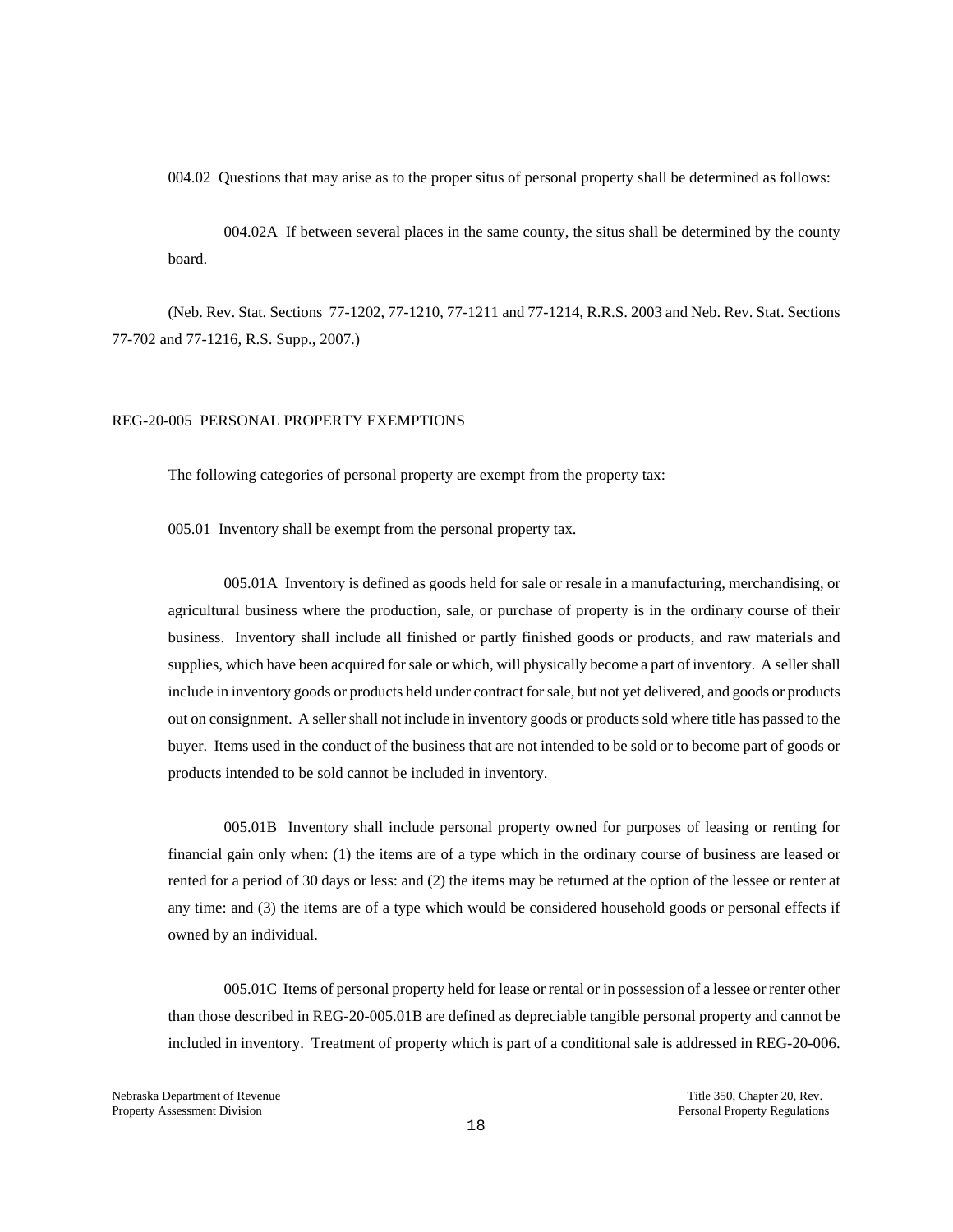005.02 Household goods and personal effects shall be exempt from the personal property tax.

005.02A The term household goods includes: tools and equipment used in the maintenance of the home and yard; cooking utensils; health, sports, and recreational equipment; art objects; television sets; record players; stereo systems; home computers for personal use; musical instruments; sewing machines; furniture; and, appliances not attached to real property.

 005.02B The term personal effects includes items of personal property usually associated with or having a close relationship to the person, such as: wearing apparel; jewelry; hobby equipment and collections; guns; golf carts; snowmobiles; cameras; and, pets.

005.02C Household goods and personal effects do not include any property that is owned or used for the financial gain or profit to either the owner or the user.

005.03 All personal property owned by the state of Nebraska and its governmental subdivisions that is used for a public purpose, is exempt from property tax. Personal property owned by other states or their governmental subdivisions is subject to property tax in Nebraska, if the property has situs for tax purposes in Nebraska.

005.04 Tangible personal property that is not depreciable as defined in REG-20-001, shall be exempt from property tax.

005.05 Employment and Investment Growth Act Personal Property Exemptions. Turbine-powered aircraft, mainframe business computers and peripheral components, and business equipment used in the manufacture or processing of agricultural products, may be exempt from personal property taxation for a specified number of years when the taxpayer and the Tax Commissioner have signed an agreement pursuant to the Employment and Investment Growth Act. Qualifications for this exemption are based upon the attainment of certain levels of new employment and investment. See Chapter 77, Article 41.

005.06 Livestock shall be exempt from the personal property tax.

005.06A For purposes of the exemption, livestock shall mean all animals or other living creatures used or raised for profit.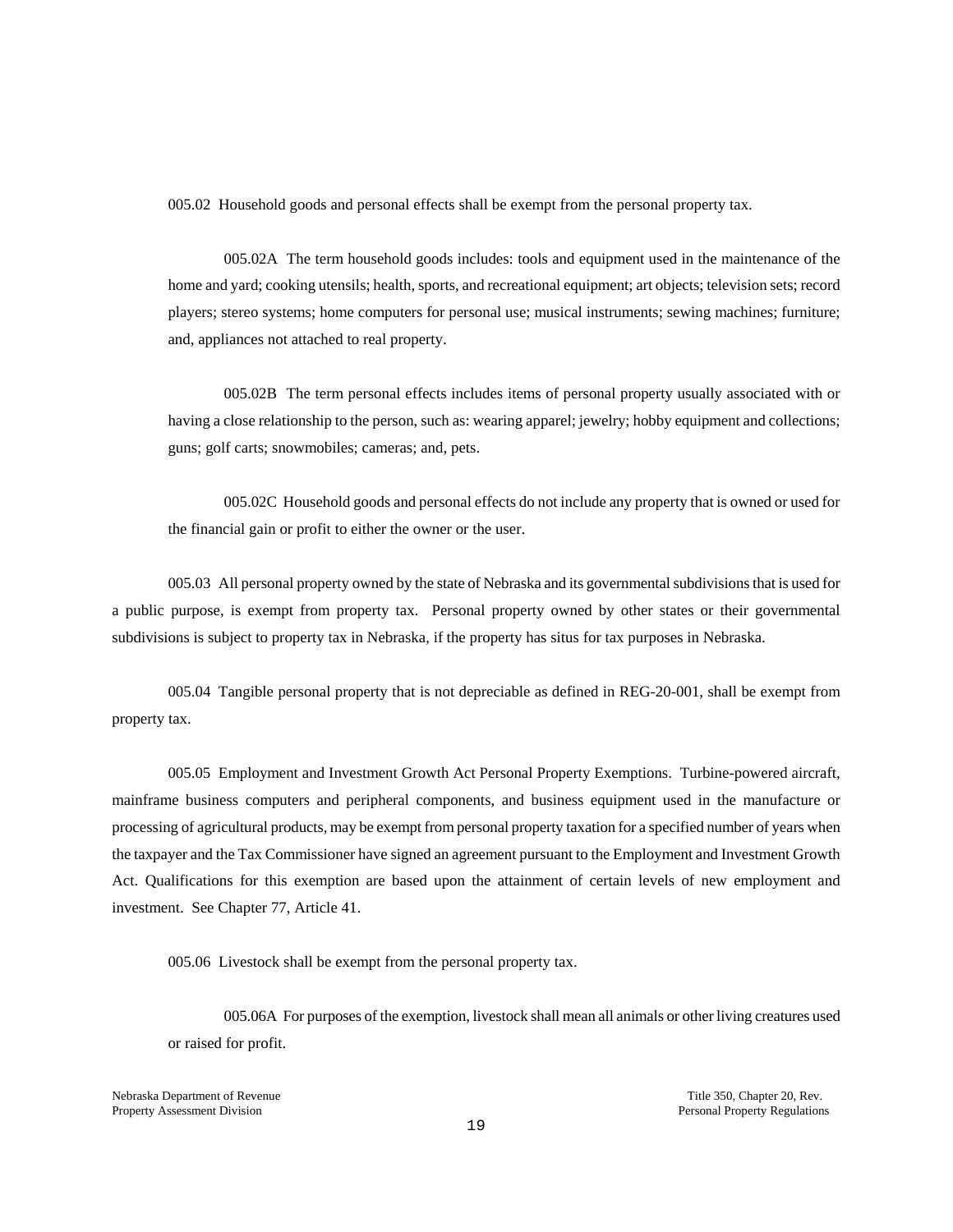005.07 Tangible personal property owned by a Native American Indian and having situs on a Nebraska Indian Reservation shall be exempt from the property tax.

005.08 Nebraska Advantage Act Personal Property Exemptions. Turbine powered aircraft, mainframe business computers and peripheral components, business equipment used in the manufacture or processing of agricultural products and personal property used in a distribution facility that is used to store or move products, may be exempt from personal property taxation for a specified number of years when the taxpayer and the Tax Commissioner have signed an agreement pursuant to the Nebraska Advantage Act. Qualifications for this exemption are based upon the attainment of certain levels of new employment and investment. See Chapter 77, Article 41.

005.09 All other personal property which the Legislature has provided by law to be exempt from the property tax. See, Property Tax Exemption Regulations, Chapter 40.

(Neb. Rev. Stat. Section 77-202, R.S. Supp., 2006 and Neb. Rev. Stat. Sections 77-702 and 77-4105, R.S. Supp., 2007.)

#### REG-20-006 LEASED PERSONAL PROPERTY

006.01 All leased taxable personal property shall be listed and returned as required by law by the lessor as owner or lessee as agent, at the lessor's Nebraska adjusted basis and date of acquisition. If a lessee is unable to list and return an item of leased property because the Nebraska adjusted basis cannot be determined, the lessee shall file a description of the property and the name and address of the lessor. The filing by a lessee as herein provided shall not satisfy the requirements for listing and returning taxable personal property provided by REG-20-002.

006.01A Contracts made between lessor and lessee shall not be recognized by taxing officials in determining tax responsibility. A assessor may require the listing of leased taxable personal property by the lessor as owner and lessee as agent, if it is deemed necessary to secure compliance with the law.

006.01B Tangible personal property leased by tax exempt entities shall be subject to personal property taxation at its net book value.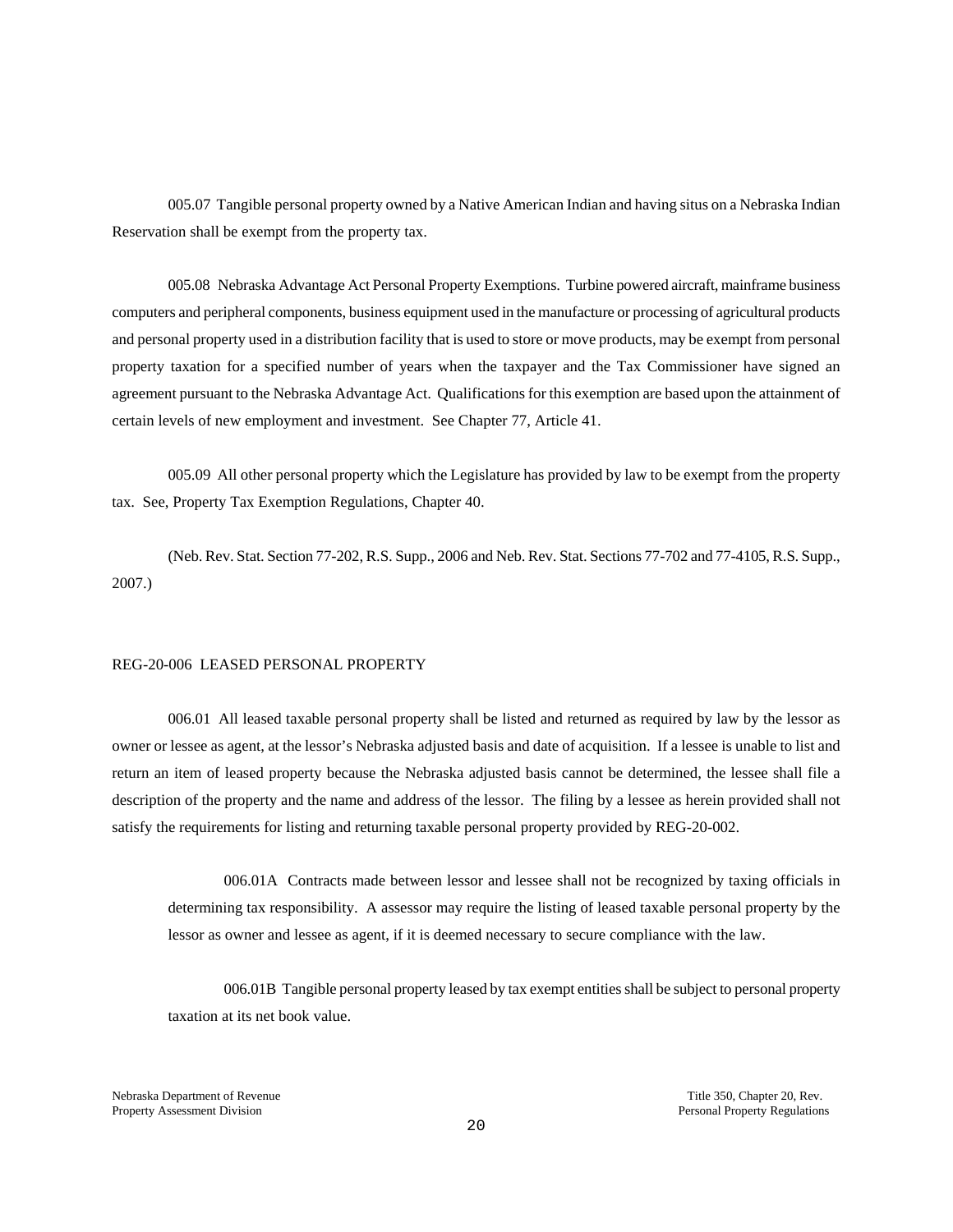006.02 Situs of leased personal property is addressed in REG-20-004.

006.03 A lease does not include a transaction intended to finance a purchase, even though the signed agreement is called a lease. Such a transaction is a form of conditional sale and not a lease. When a conditional sale exists, ownership of the personal property is deemed to rest with the lessee/buyer. The tax status of the lessee/buyer will determine the taxability of the property. A conditional sale is an agreement that has one or more of the following characteristics:

006.03A The lease is characterized as a capital lease rather than an operating lease under generally accepted accounting principles;

006.03B Portions of the periodic payments are attributable to an equity to be acquired by the lessee;

006.03C The lessee/buyer is bound for a fixed term and is to obtain title at the end of the lease, or has an option to buy for a nominal amount;

006.03D The agreed periodic payment materially exceeds the current fair rental value of the item; or

006.03E A portion of the payments are identified or readily identifiable as interest.

(Neb. Rev. Stat. Section 77-1201, R.R.S. 2003 and Neb. Rev. Stat. Section 77-702, R.S. Supp., 2007.)

### REG-20-007 AIRCRAFT ASSESSMENT

007.01 Any air carrier engaged solely in intrastate transportation, whose flight equipment is based at only one airport within the state, shall be subject to taxation in the same manner as other locally assessed property.

007.01A The Property Tax Administrator pursuant to Property Valued by the State Regulations, Chapter 30, shall assess flight equipment of all air carriers, other than those locally assessed pursuant to this regulation.

007.01B Aircraft situs is addressed in REG-20-004.